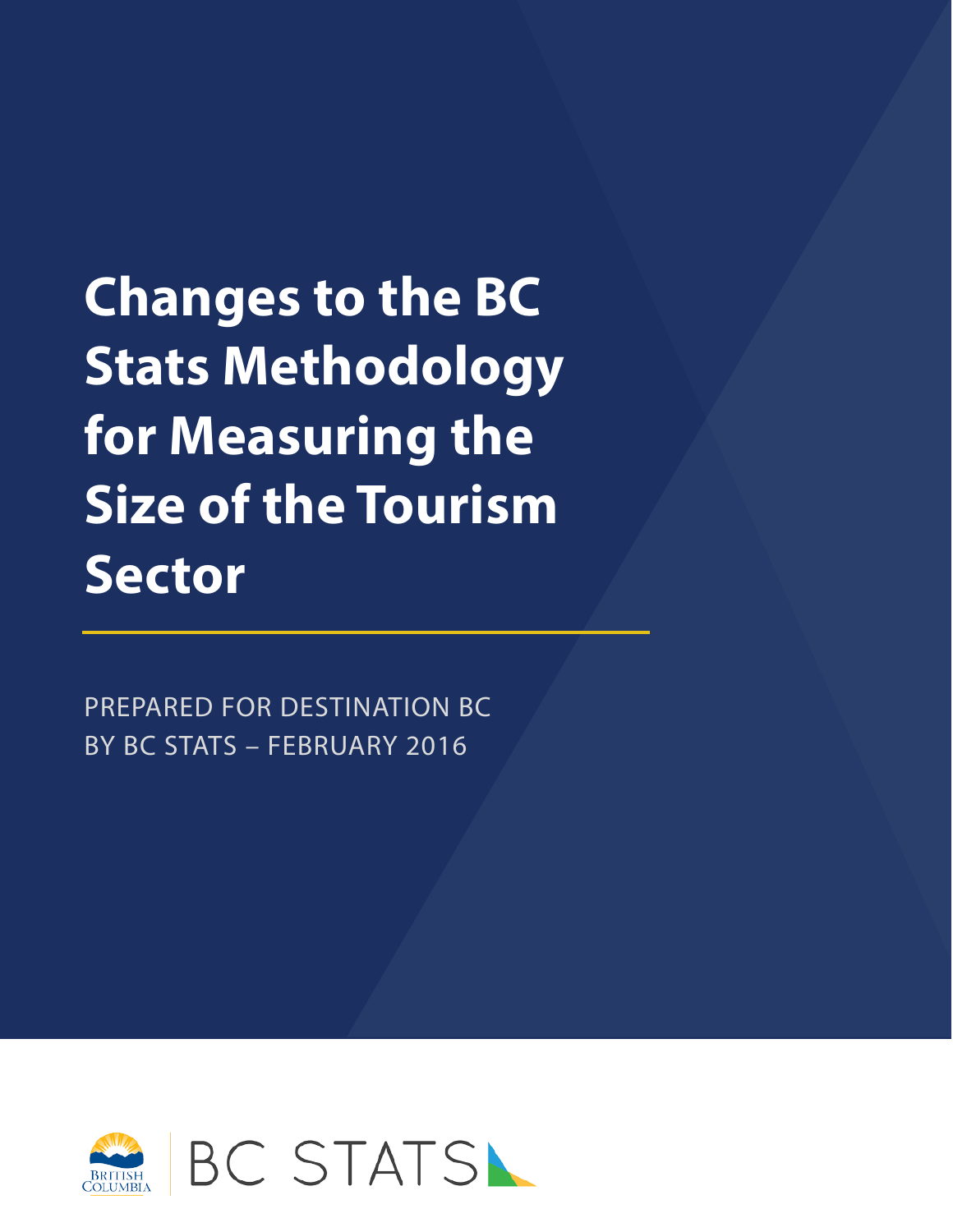**AUTHORS** Lillian Hallin

**CONTACT** [Lillian.hallin@gov.bc.ca;](mailto:Lillian.hallin@gov.bc.ca) 250 387-0366

#### **ACKNOWLEDGEMENTS**

BC Stats' tourism sector statistics program is supported and funded by Destination BC. The information in this report was developed by BC Stats in partnership with Destination BC.

**PUBLISH DATE**  February 11, 2016

Copyright © 2016, BC Stats. All rights reserved.

This material is owned by BC Stats and protected by copyright law. It may not be reproduced or redistributed without the prior written permission of BC Stats. To request permission to reproduce all or part of this material, please complete the copyright permission request form at http://www.gov.bc.ca/com/copy/req.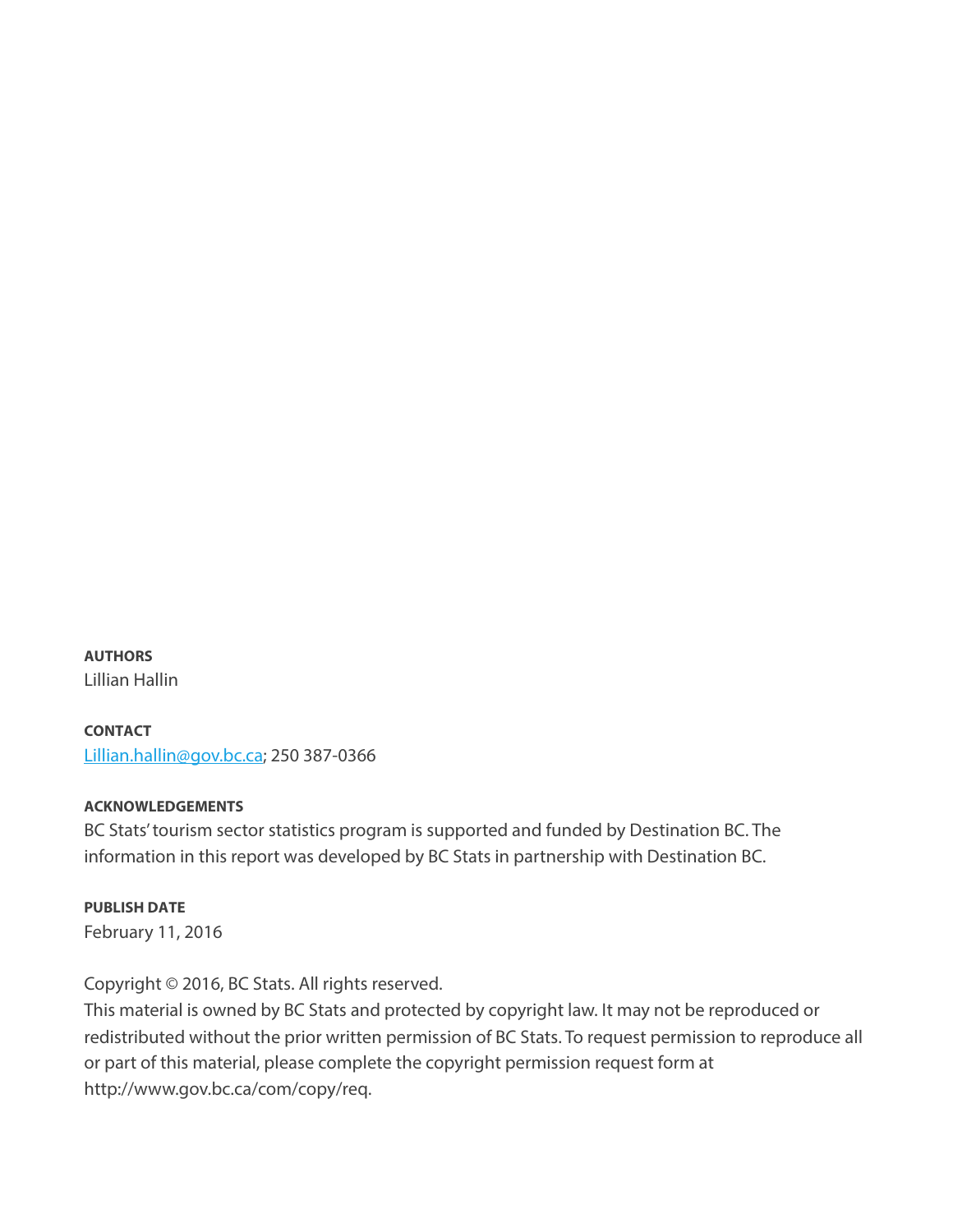## **Table of Contents**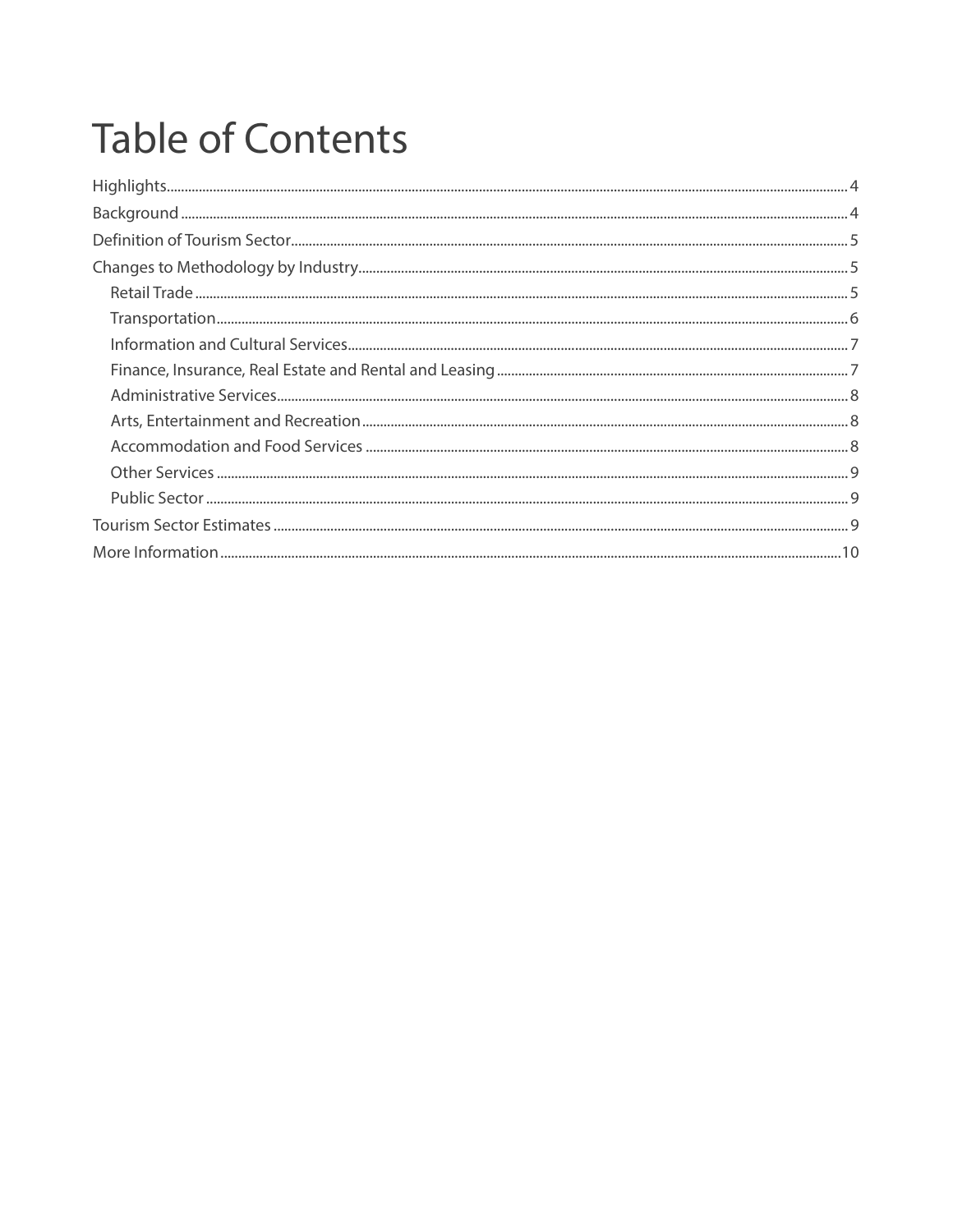## <span id="page-3-0"></span>**Highlights**

This document describes changes that have been made to the methodology and data used by BC Stats to measure the size of the province's tourism sector. The changes have occurred as a result of:

- Revisions to source data published by Statistics Canada (e.g., GDP by industry estimates);
- Revisions to tourism proportions used in the calculations (e.g., updating the estimated tourism proportions in selected industries where the nature of tourism-related activities has been changing); and
- Revisions to the method used to estimate tourism revenues in some industries with a significant business travel component.

A more detailed description of the changes that have been made, and the reasons for them, follows.

## <span id="page-3-1"></span>**Background**

With this year's release of tourism indicators by BC Stats, a number of modifications to the methodology and data have been introduced. This document describes the changes and discusses the reasons for them, which include:

- A review of tourism proportions used to calculate tourism activities
- A review of the methodology used to estimate tourism activities in specific industries
- Adoption of new benchmark estimates for tourism-related industries

The economy, and the availability of economic data, has changed since 1992, when the BC Stats methodology for measuring the size of the tourism sector was first developed. A periodic review of the assumptions used to generate the estimates is necessary, in order to ensure that the data adequately reflects the way in which the industry operates.

Within the tourism sector, there have been significant changes to some of the key indicators. Some of these changes have resulted in a downward revision of the tourism sector estimates (e.g., reductions in tourism proportions used in the calculations), while others have pushed the numbers higher (e.g., changes to the methods used to estimate transportation revenues). As a result of these changes, the estimated tourism revenues are marginally lower than was previously published, while GDP has been reduced by about 8%. These changes are the result of comprehensive review of the methodology and used to generate the estimates, which has resulted in a more internally consistent and cohesive data set.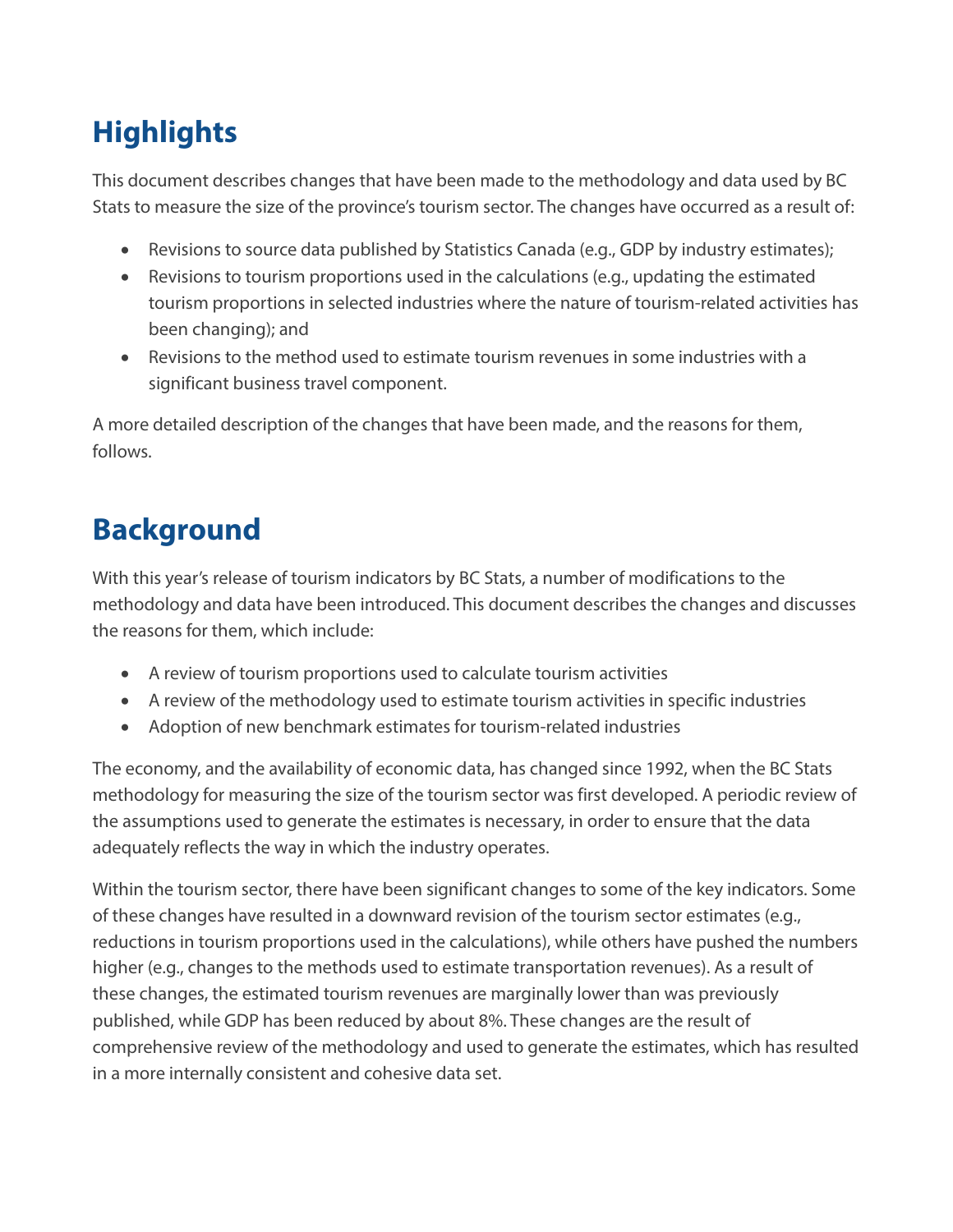## <span id="page-4-0"></span>**Definition of Tourism Sector**

British Columbia's Tourism Sector has been defined to include the following services provided to tourists (those travelling a minimum distance of 80 kilometres one way from their usual place of residence). The following industries provide services directly to tourists:

- Retail trade
- Transportation
- Information and cultural services
- Finance, insurance, real estate, rental and leasing
- Administrative services
- Arts, entertainment and recreation
- Accommodation and food services
- Personal and other services
- Public sector services

The methodology used by BC Stats to estimate the value of tourism in the province is based on allocating a portion of the activities of each of these industries to the tourism sector.

## <span id="page-4-1"></span>**Changes to Methodology by Industry**

#### <span id="page-4-2"></span>**Retail Trade**

Within retail trade, it is assumed that retailers of food and beverages, clothing, shoes, jewellery, books and stationery, general merchandise, gifts and novelties, art galleries, pharmacies and gas stations sell directly to tourists, but that retailers of appliances and other consumer durables are less likely to include tourists among their clientele. Proportions used to calculate the tourism share of total activity in the retail trade industry remain virtually unchanged. The shares are highest for RV dealers (about 62%) and gas stations (about 15%). For other types of retailers with a significant tourist clientele, the shares are typically in the 5-12% range. Retail trade makes up about 27% of total tourism-related revenue, and accounts for about 12% of the sector's GDP (it should be noted that retail revenues include the value of goods sold, whether they are produced in the province or elsewhere, and this is the reason why retail's share of total revenue is higher than its share of GDP or employment).

No changes were made to the methodology used to estimate tourism-related retail trade, and revisions to the retail trade estimates are the result of changes to the underlying source data.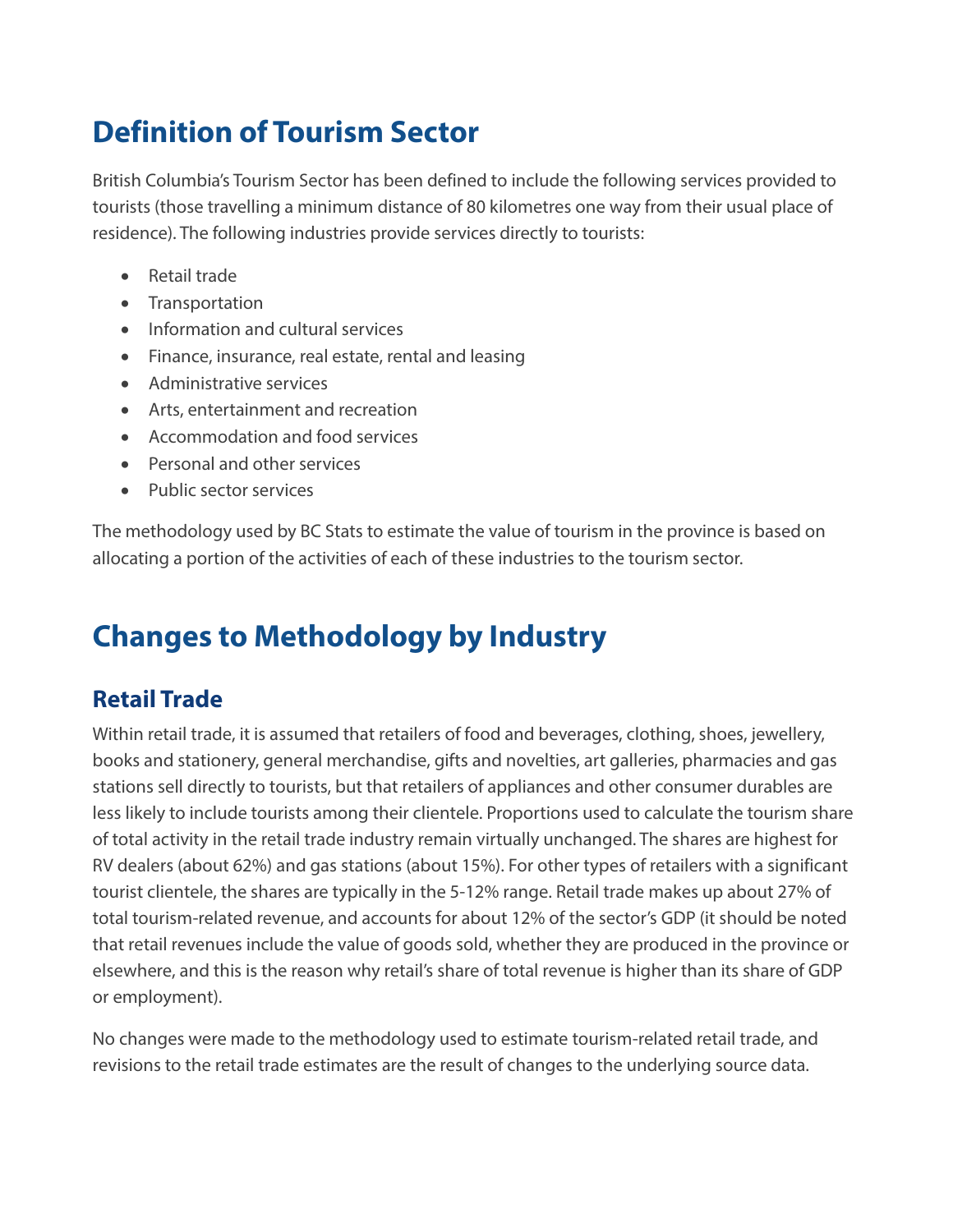#### <span id="page-5-0"></span>**Transportation**

Within the transportation industry, inter-city passenger transportation services would be primarily tourist-related, but tourism would account for a smaller share of passenger transportation services within urban areas. It is estimated that 95% of air passenger transportation services, 92% of rail and water passenger transportation, 100% of scenic and sightseeing services, and about 95% of support services related to passenger transportation would be tourist related. The tourism share of taxi transportation is estimated at 26.2%. These shares have not been changed.

The methodology used to estimate transportation revenues has been modified. Previously, estimates of tourism revenues for the air transportation industry were based primarily on consumer spending on airline tickets. However, the GDP and employment estimates were derived from totals that included both consumer and business travel, so there was a disconnect between the two sets of numbers. The methodology used to estimate air transportation revenues was modified to include estimated revenues from both business and personal travel. This resulted in a significant upward revision to the air transportation revenue estimates, which had been understated. The revenue, GDP and employment estimates are now generated using a methodology which is internally consistent.

At the same time, the methodology used to estimate revenues for other types of transportation activities, including rail and water transportation was reviewed and the revenue numbers were adjusted to include some business travellers.

When the methodology for measuring the size of the tourism sector was first developed in the early 1990s, one of the main ways that tourists could share their travel experiences with friends and family was by sending post cards and other items in the mail. It was assumed that about 5% of postal services in the province could be attributed to tourism-related activities. Since the early 1990s, the use of mail has been largely supplanted by electronic communications, including emails and posting pictures and messages on the Internet. At the same time, the nature of the postal service industry has changed, with fewer people (tourists and local residents) sending letters via the postal services, while shipments of parcels and packages from online sellers have increased. Accordingly, the tourism ratio for postal services has been gradually reduced, from 5% in 1997 to an estimated 0.8% in 2014, to reflect changes in tourist and resident behaviour. These proportions are only applied to postal services; courier services have been excluded.

Changes to the source data, including information from the latest revisions to the System of National Accounts (SNA) and new classifications of data were also introduced. These changes included historical revisions going back to 1997.

The net effect of the revisions to the transportation industry methodology was to increase the estimated revenue, while reducing the GDP estimates for this industry.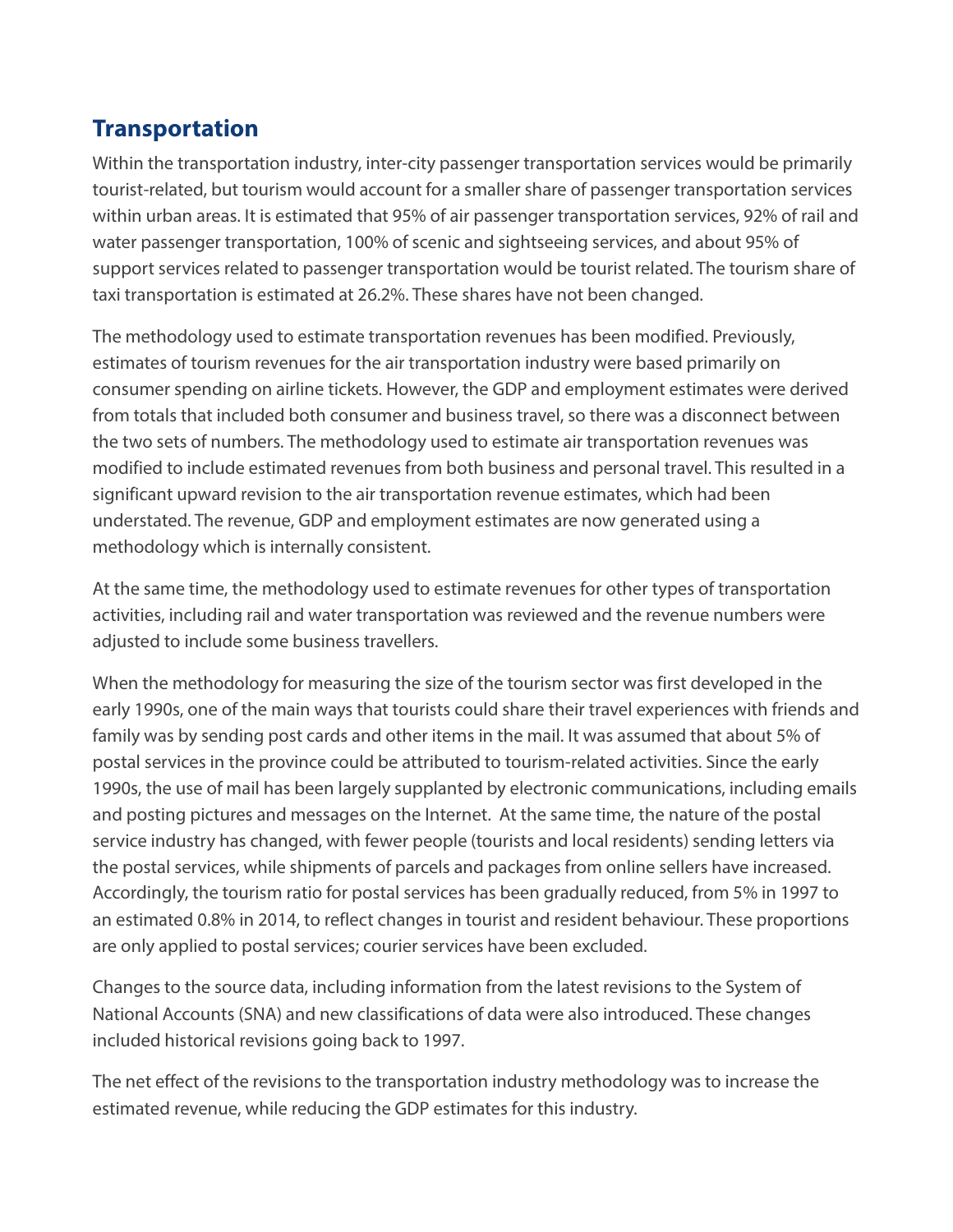#### <span id="page-6-0"></span>**Information and Cultural Services**

In the information and cultural services industry, most activities are not tourist-related. A small percentage of motion picture exhibition and telecommunications activities is attributed to the tourism sector.

It is assumed that 5% of visitors to motion picture theatres are tourists, and this proportion remains unchanged from previous releases. However, the telecommunications component of tourism activities has also been reduced. In the early 1990s, travellers typically had to rely on public telephones such as pay phones or phones in hotels and other accommodations to communicate with their friends and family. This is no longer the case. Travellers pay their cell phone or Internet service provider for the services they use when they are travelling, or they avail themselves of Internet services at cafes, restaurants and other public sites. Recognizing that there is still some use of local telephone and telecommunication, but that it is diminishing over time, the tourism ratio for telecommunications has been gradually reduced from 2% in 1997 to 0.6% in 2014.

The net effect of the changes to the methodology for measuring the value of tourism-related information and cultural services was to significantly reduce GDP, revenues and employment in this industry.

#### <span id="page-6-1"></span>**Finance, Insurance, Real Estate and Rental and Leasing**

In Finance, insurance, real estate and rental and leasing, tourism includes a portion of vehicle and consumer goods rentals, vacation homes, convention centre activities and special insurance coverage for travellers. Other changes to tourism proportions include a reduction in the share attributed to convention centres, to reflect changes in the source data used to measure this component of the FIRE industry. Tourism proportions range from less than one percent for monetary authorities and real estate rentals (convention centres are included in this group) to 70% for vehicle rentals.

The methodology used to estimate revenue and GDP for all components of the FIRE industry was reviewed, and modified where necessary to ensure that both the revenue and GDP estimates were internally consistent. Previously published revenue estimates for banking services were based on consumer spending, but the GDP estimate included revenues from both business and personal spending. In the case of banking activities, it was decided that only the personal component should be included in revenue, GDP and employment estimates, and this change has been implemented.

As well, some modifications were made to reflect the changing nature of the industry. For example, the nature of banking services provided to tourists has changed, as more people rely on cash machines, debit or credit cards to obtain funds in local currency, while fewer purchase or cash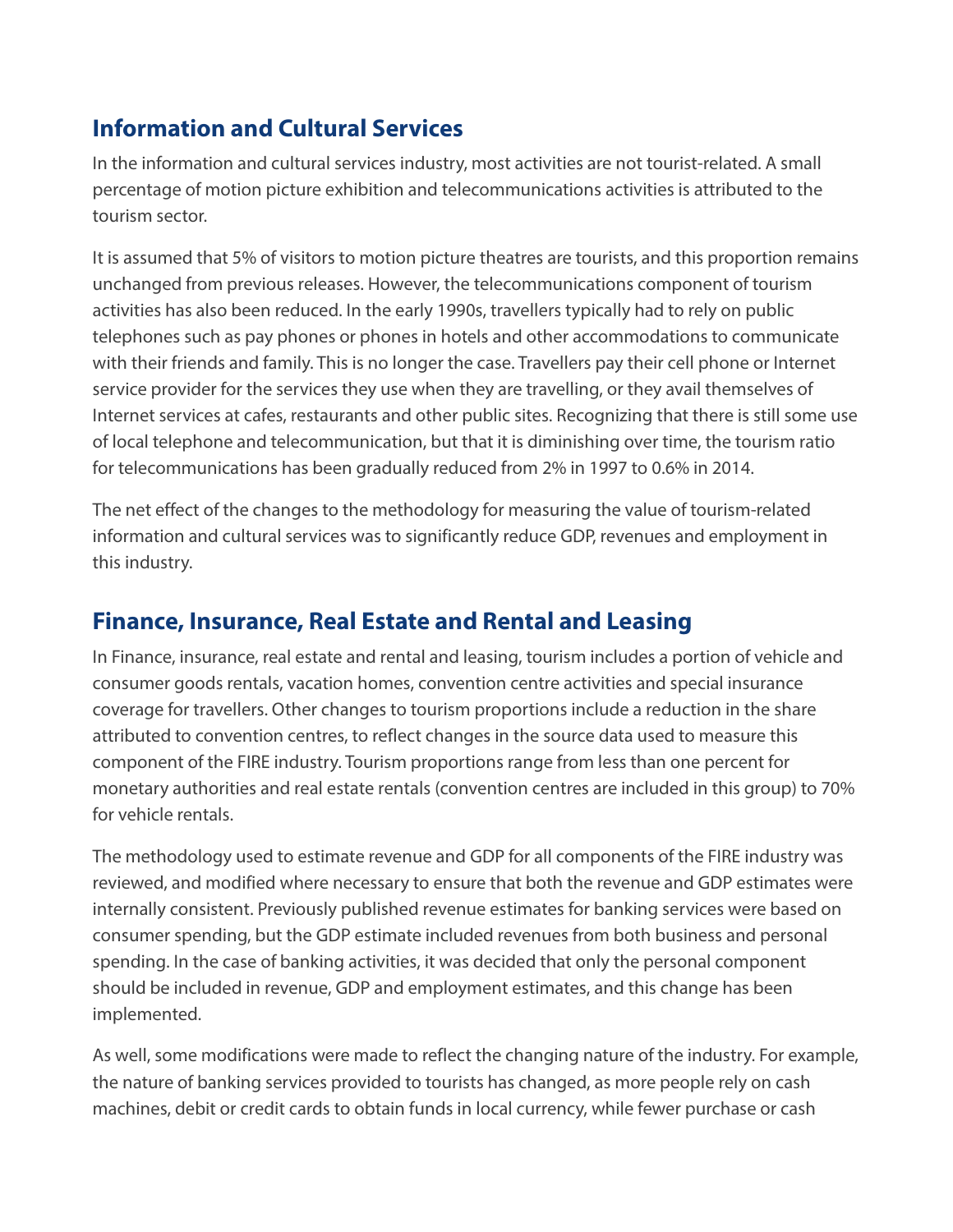travellers cheques at banks. This was not the case in 1992, when the methodology was originally developed.

The net effect of the changes to the methodology and SNA data used to measure the value of tourism-related finance, insurance, real estate and rental and leasing services was to increase revenues while reducing GDP and employment estimates in this component of the tourism sector.

#### <span id="page-7-0"></span>**Administrative Services**

Administrative services associated with tourism include some of the activities of travel agents and tour operators. In the case of travel agents and tour operators, the original methodology suggested that all activities of these establishments should be considered tourism-related. However, with the increased use of electronic booking services (rather than local travel agents), and other changes in the industry, it was determined that this proportion likely overstated the component associated with tourism activities in British Columbia. A significant portion of the business of travel and tour operators is related to arranging travel to locations outside the province. Accordingly, the tourism share was reduced from 100% to 50%, pending further analysis of the available information. The GDP, employment and revenue estimates have been adjusted accordingly.

#### <span id="page-7-1"></span>**Arts, Entertainment and Recreation**

In arts, entertainment and recreation, tourism includes visits to performing arts venues, spectator sports events and heritage institutions such as museums. As well, tourists visit golf courses, ski hills and other recreation venues, and may engage in gaming activities while they are in the province. Overall, it is estimated that tourists account for about 12% of activity in the performing arts, spectator sports and heritage institutions industry, 7.5% of activity in the gambling industry, and roughly 22% of activity in the amusement and recreation industry, which includes golf courses, ski hills and other similar venues.

Marginal changes to the tourism share of arts, entertainment and recreation are the result of revisions to the underlying data sets used in the calculations. Changes to arts, entertainment and recreation estimates are the result of revisions to the underlying data used in the calculations.

#### <span id="page-7-2"></span>**Accommodation and Food Services**

Most of the activities of hotels, motels and other types of accommodations are attributed to the tourism sector. Tourism shares range from 90% for hotels and motels, to 100% for fishing resorts, campgrounds and guide outfitting establishments. Tourism makes up a much smaller share of the total in the food and beverage service industry, with shares ranging from 10% for caterers to 22.5%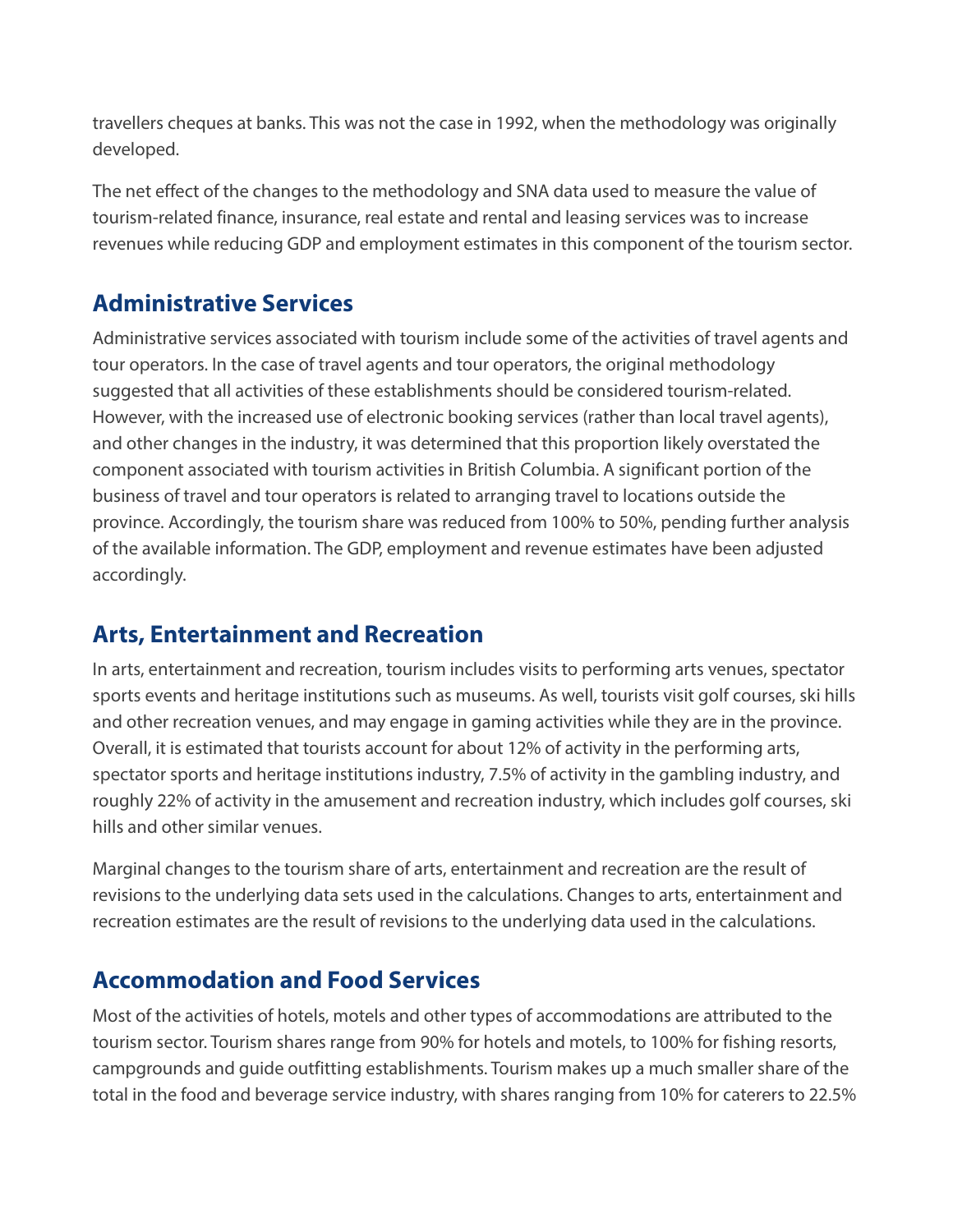for restaurants and drinking places. Revisions to the estimates for accommodation and food services are the result of changes to the underlying source data.

#### <span id="page-8-0"></span>**Personal and Other Services**

Tourism-related personal and other services include automotive repairs and personal services (e.g., spas or salons). A small portion (ranging from 2% to 5%) of the activities of these sub-industries is considered to be tourism-related. Revisions to the data for these industries are largely due to changes in the underlying source data.

#### <span id="page-8-1"></span>**Public Sector**

Public sector-related tourism activities include tourism-related post secondary education programs, hospital services provided to non-residents, provincial government programs, and spending on parks and municipal golf courses. Changes to the data for these industries are largely due to revisions to the underlying source data.

### <span id="page-8-2"></span>**Tourism Sector Estimates**

The result of this comprehensive review of the methodology used to develop estimates of the tourism sector, together with revisions to the source data is a modest change in estimated tourism sector revenues, since upward revisions to some components were offset by downward revisions to the data for other industries.

Changes to GDP estimates are more significantly, resulting in a reduction of about 8% in the estimated GDP of the sector. These changes are not only due to the methodology, but also reflect changes to the underlying data sources used in the calculations.

It should be noted that Statistics Canada continues to modify the methodologies and definitions used in the System of National Accounts, and the GDP and revenue data that come from the SNA will continue to change in the future. These changes will result in further revisions to the tourism estimates in the future.

Overall, the revisions to tax revenue estimates are also relatively modest.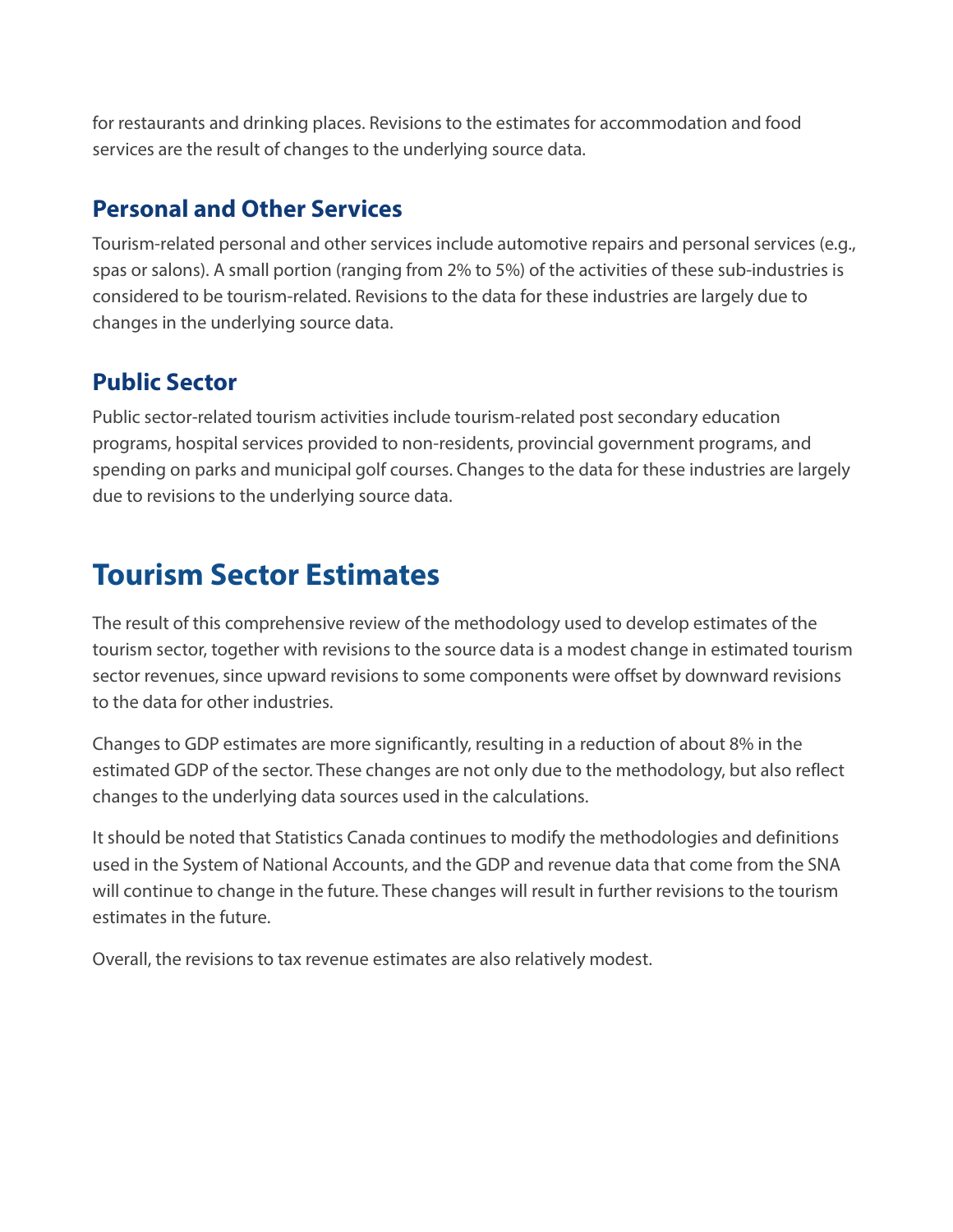## <span id="page-9-0"></span>**More Information**

More information about BC Stats tourism sector indicators, and the methodology used to generate the indicators can be found at:

[http://www.bcstats.gov.bc.ca/Files/1a9ce086-a0e0-4e48-9e38-](http://www.bcstats.gov.bc.ca/Files/1a9ce086-a0e0-4e48-9e38-70feee3c58a2/MeasuringtheSizeofBritishColumbiasTourismSector.pdf) [70feee3c58a2/MeasuringtheSizeofBritishColumbiasTourismSector.pdf](http://www.bcstats.gov.bc.ca/Files/1a9ce086-a0e0-4e48-9e38-70feee3c58a2/MeasuringtheSizeofBritishColumbiasTourismSector.pdf)